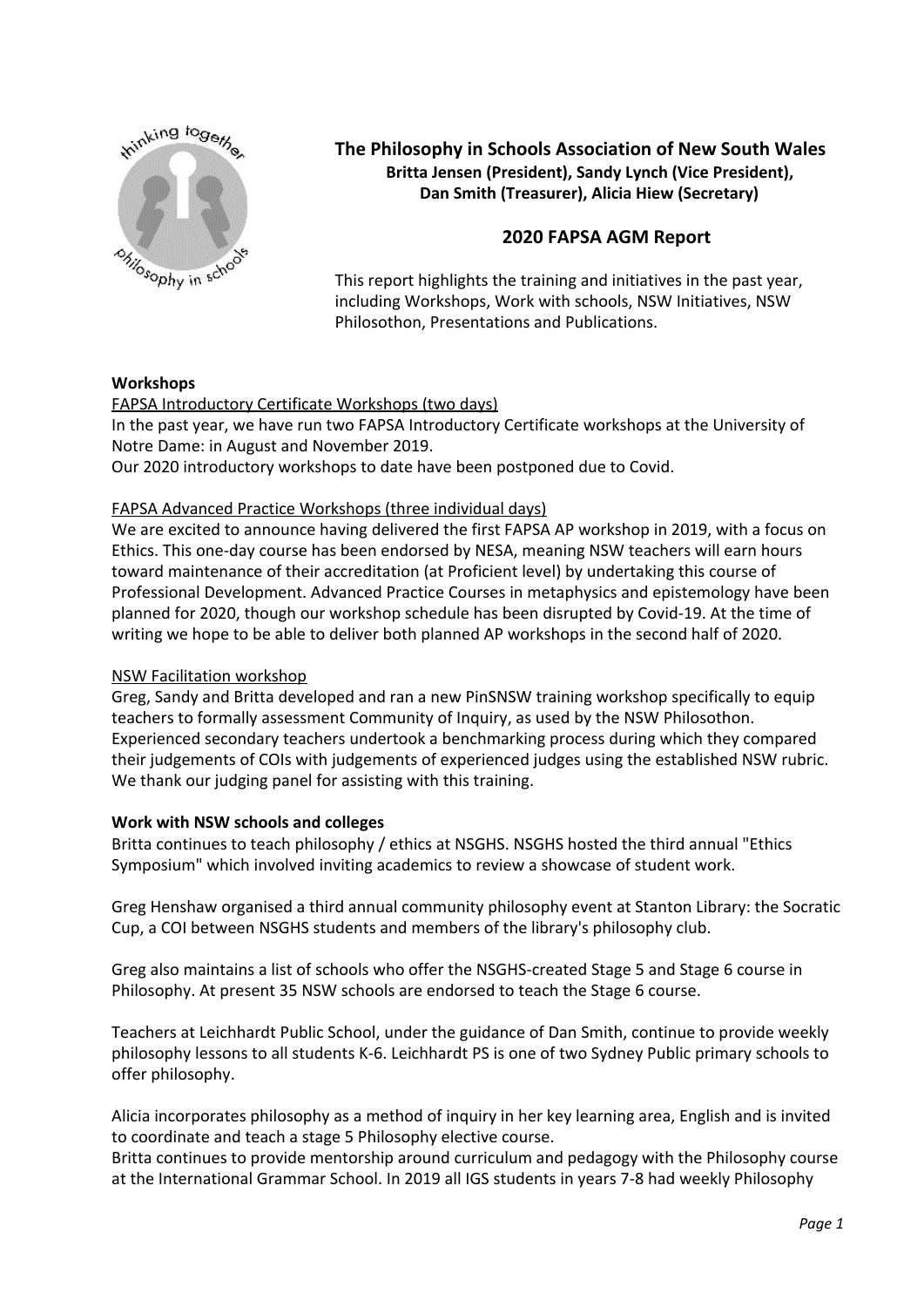lessons, and in 2020 the course has been extended to all students in years 7-9. In 2020, the IGS program is being rolled out in Years 5-6, as well, under the direction of Colin Bird, Head of the Junior School.

## **NSW Initiatives & Engagement**

The Association is committed to making provision for more opportunities for students to engage with philosophy and philosophical thinking, both within classrooms and in an extra-curricular capacity. Below we detail select initiatives from the last year.

Catalyst Lab - Dan Smith, Deputy Principal of Leichhardt Public School and Treasurer of Philosophy in schools NSW, in conjunction with the NSW Department of Education Catalyst Lab Innovation Project, is working toward establishing an external philosophy event for Primary School students across the Sydney region to engage in philosophical discussions to embed critical thinking and ethical reasoning as a pervasive pedagogy so that students have the skills necessary to make informed decisions in an Artificial Intelligence world.

Event Administration and Communication - The Association is delighted to formally recognise the work of Greg Henshaw in naming him responsible for this important domain. He is currently Co-ordinator of the NSW Philosothon and has taken charge of revamping the PinSNSW website, which is now available here: <https://web2.northsydgi-h.schools.nsw.edu.au/pinsnsw/>

PinSNSW Essay Competition - Together with financial support from the Royal Society of the Southern Highlands, in 2019 we launched the NSW Philosophy Essay competition. The goal was to offer students of philosophy another way to showcase their skills in a format outside COI. The 2019 awards were presented by Mike Jonas of the Royal Society of the Southern Highlands at the NSW Philosothon at NSGHS. This competition will run for three years and then be reviewed. Many thanks to collegiality and support from the Royal Society of the Southern Highlands, to Phil Cam who initiated the link between our two organisations, and to our first two Philosopher Judges: Phil Cam (2019) and Matthew del Nevo (2020).

UND - The Association has worked with Deans of Education and Philosophy at the University of Notre Dame toward a Memorandum of Understanding to formalise the relationship between the Association and the university. This relationship will be mutually beneficial. At present, the request is with the legal team.

Ramsay Centre - Britta and Sandy, together with Philosophers Jeremy Bell and Tim Smartt, provided continued consultation to the Ramsay Centre on their summer school initiative. In January 2020, the summer school ran for the second time. We delivered a programme of COI circles on three topics (Free will, Aesthetics, Ethics). The event was a success, and it is anticipated that it will run again in 2021.

Curriculum Review - Britta and Sandy submitted a lengthy response to the NSW Curriculum review on behalf of PinS. The [document](https://docs.google.com/document/d/1GpnfdfGdmNpjEwr09fZqcL7CpyWUmrBjCKNngQbd7Ig/edit#heading=h.7ofdnd3z0kzg) can be found here.

#### **NSW Philosothon**

For the third year, the NSW Association (together with a local organiser) has overseen the NSW Philosothon. The 2019 event was organised in Term 4 by Greg Henshaw and held at NSGHS. Importantly, this is the first time a public school has hosted the NSW Philosothon. Previously, the NSW Philosothon was hosted exclusively by Independent schools.